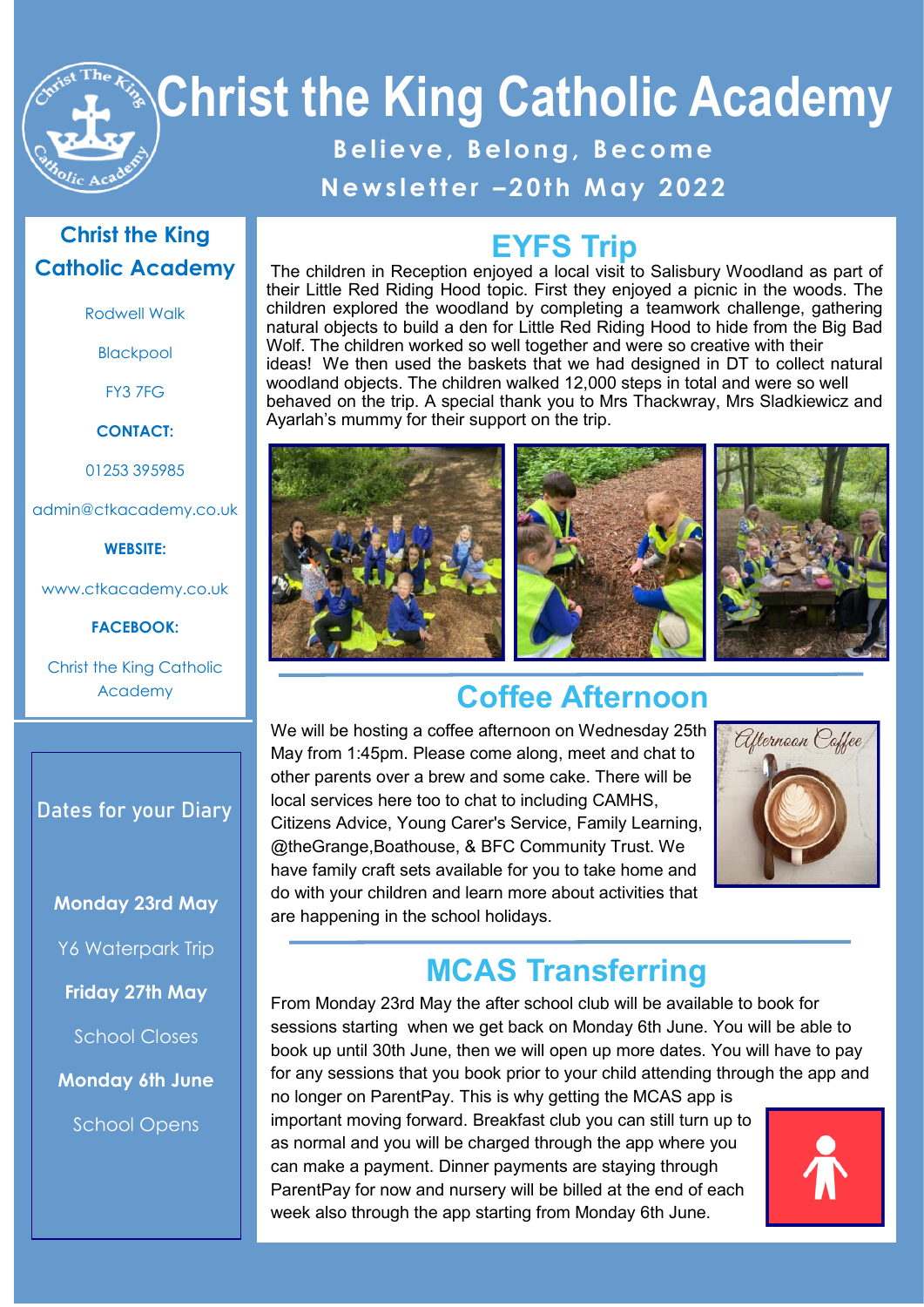# **Christ the King Catholic Academy**

# **B e l i e v e , B e l o n g , B e c o m e**

## **N e w s l e t t e r – 2 0 t h M a y 2 02 2**

# **Golden Book Assembly**

Congratulations to all those that received a certificate this week.

**Nursery**- Jackson V for his excellent behaviour, you are trying so hard and impressing us with how you have learnt and follow our rules now. Keep it up Jackson!

Abel A for being so polite and listening so well, it is lovely to see how settled and happy you are now Abel. Well done!

**Reception**- Klayson B for being an exellent role model and showing that he is getting ready for year 1! We are very proud of you!

**Year 1**- Ava C for wowing all of your teachers with your writing this week. Ava has caught the writing bug now and she is hearing lots of sounds by herself. We are so impressed with how quickly she is learning! Well done Ava. :)

Rocco-Joe P for a real improvement in your fine motor skills lately. You have been speeding up in your writing and making your handwriting as beautiful as you can and also improving your illustrations. Really taking your time to make sure you add lots of details. Well done Rocco-Joe!

Marley S for being such a wonderfully enthusiastic and joyful member of the Year One Class. You have been making Mrs Kirkham, Mrs McKellar and Miss Calvert giggle all week with your excellent personality. Thank you Marley! :)

**Year 2**- Livia Z for a huge improvement with basic number skills. Year 2 were playing a maths game earlier this week and Miss Jackson nearly fell off her chair in amazement when Livia answered all of the number bond questions correctly (and at speed!) Well done Livia, I can tell you have been practicing lots at home. Freya-Mae H for being on fire in class discussions this week! Freya's hand is always up to answer questions and share ideas. Well done Freya - keep it up!

**Year 3**- Dalton W. A big welcome and well done to Dalton who has settled into Y3 and has made lots of friends.

**Year 4**- Alice D. Alice is in the Golden Book for her extra school work she has been completing. She continues to work online and with her writing. I'm looking forward to the next book in her collection. Lee B. Lee is in the Golden Book for his home reading. He is completing his reading homework consistently. Keep up the good work Lee.

**Year 5**- Victor M for wanting to use your playtimes to develop your keyboard skills. Blake B for using your playtimes to teach Victor to develop his keyboard skills.

**Year 6**- Ruby R & Kai T-M for being poorly and still putting in 100% effort in their SATs tests.



Abel A & Jackson V Klayson B



# **Free School Meals**

The council have confirmed that they will continue with the existing arrangements to support families entitled to free school meals during school holidays. This will be paid from the Government Household Support funding. They will continue to reimburse voucher purchases at the rate of £15 per week (£3 per day) for eligible children during May half term and the summer holidays 2022. Three bank holidays for May and June can be included.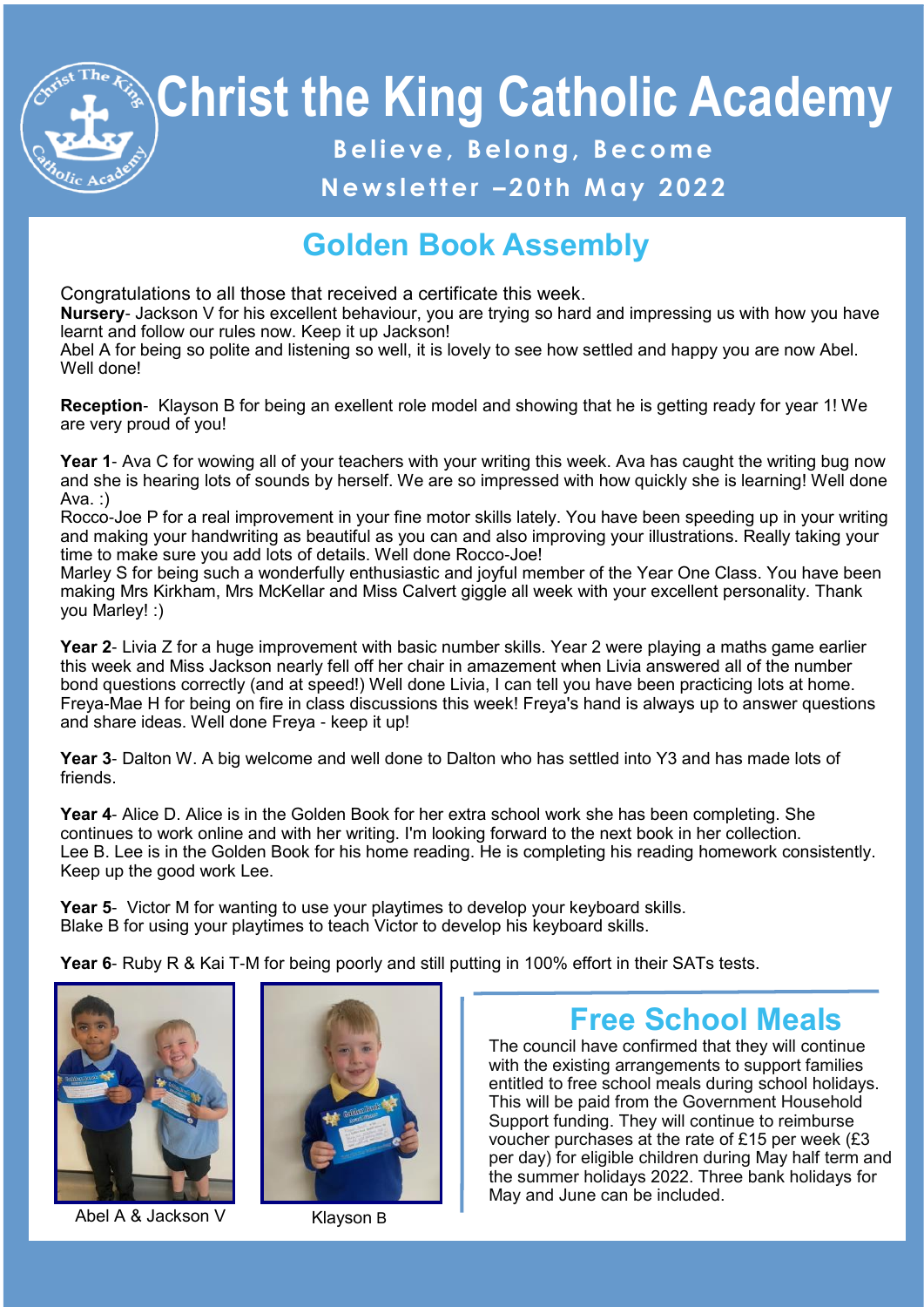# **Christ the King Catholic Academy B e l i e v e , B e l o n g , B e c o m e N e w s l e t t e r – 2 0 t h M a y 2 02 2**

# **Wonderful Wednesday**

Our wonderful Wednesday names this week are:

Year 1– Zowie G & Kshiti N

Year 2– Annabelle F & Pixie H

Year 3– Emily A

Year 4- Luka B & Olly-James S

Year 5– Stan P & Lena S

Year 6– Kai T-M, Teyah F-G &Jake A

Well done to you all.



### **Boathouse**

During assembly this week Kayleigh and Danielle from Boathouse came to share another set of exciting activities for three days of our half term holiday. Children in our Key Stage One classes in particular are encouraged to engage. There are junior places left, just less of them! Please contact boathouse for more information to get your child signed up.



# **Head Pupils**

week. A huge thank you to all those involved in the process and the best of luck to those<br>who have secured an interview next week A number of our brave Year 5 children wrote letters of application to Mr Collins for the position of head pupil. These children spent time explaining, in a formal way, the reasons why they wanted to be considered for the role. The letters were of quality and it took Mr Collins a long time to narrow down the list. Those children that were shortlisted will be interviewed by Miss Martin on Monday. The strongest children will be taken through to the next round. These children will then be asked to create a one minute video to share with the whole school in assembly and our school community will vote! The overall winner will be announced in assembly next who have secured an interview next week



# **Class Mass– Revised Dates**

The Feast of the Ascension (Y5 leading) - Thursday 26th May The Feast of Corpus Christi (Y4 leading) - Thursday 16th June Year 3 Outdoor Mass at St Mary's - Thursday 23rd June



# **Reading Challenge**

Well done to LeSean R from our KS2 & Adam S from our KS1 for winning the reading challenge last week, with a special shout out to younger sister Amiyah for helping with LeSean's entry.

During this week's assembly the next challenge was announced. A range of activities including reading a nursery

rhyme, enjoying sharing sentences with feelings and sharing a story extract with interesting voices. Each entry is to be filmed and submitted on dojo or to your child's class teacher. Best of luck! Don't forget a bag of chocolate for the children in the class with the most entries.